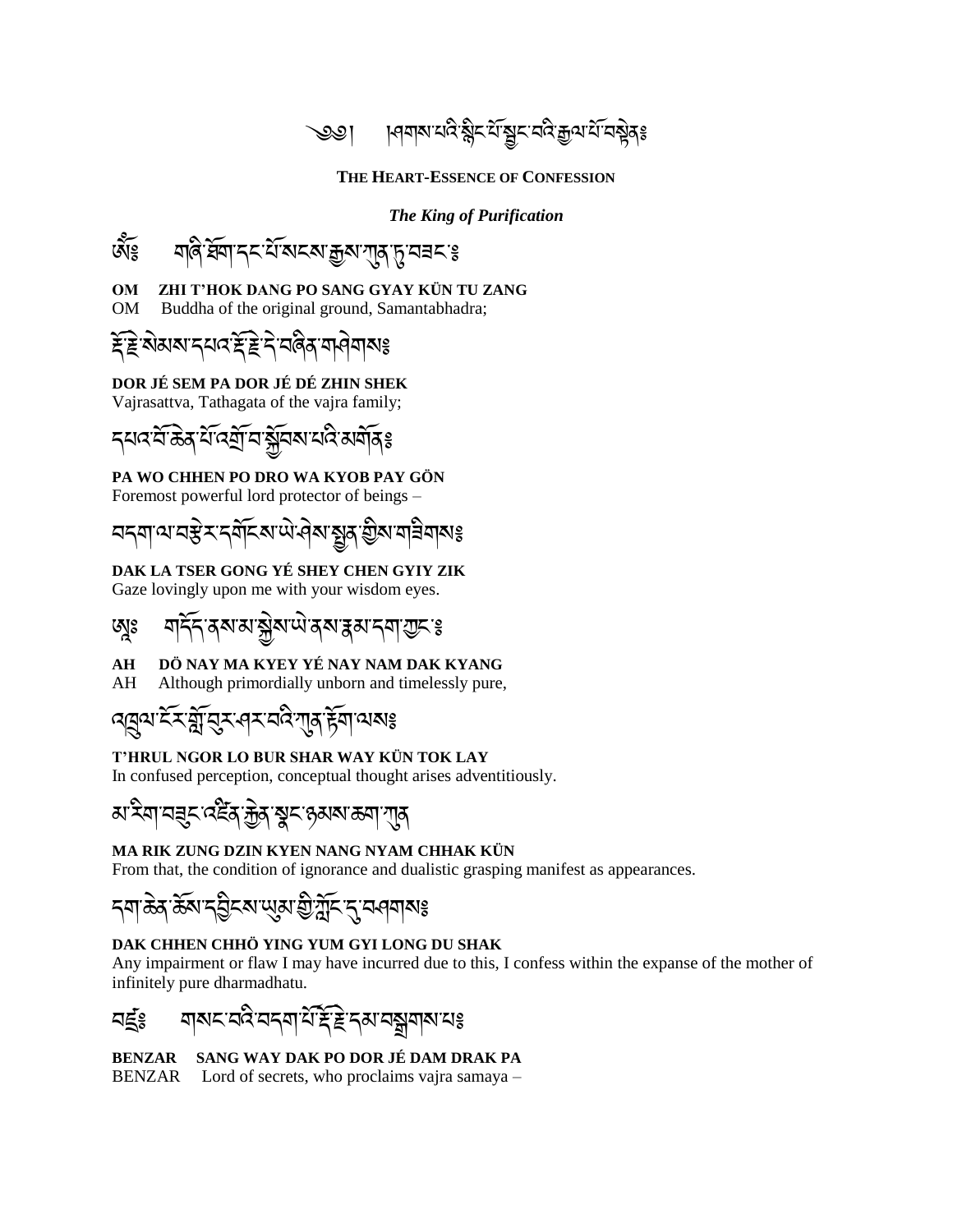# ষ্মুশম্ড্ৰায়মান্মৰ মামানেব্ৰুমাণ্ড্ৰীমঃ

### **KU SUNG T'HUK SANG SA MA YA BUM GYIY**

However I have impaired samaya and transgressed the sacred words

### དམ་ལས་ཉམས་ཤིང་ཚིག་ལས་འགལ་བ་གང་༔

#### **DAM LAY NYAM SHING TSHIK LAY GAL WA GANG**

Of the hundred thousand secret samayas of enlightened body, speech and mind,

# **རབ་<u>ឝ</u>ৃ་གནོངས་ལིང་འརྱོད་པས་མརོསོལ་ལོ་བཕུགས**៖

#### **RAB TU NONG SHING GYÖ PAY T'HOL LO SHAK**

With utter remorse and regret, I openly acknowledge and confess them.

སཏྭ༔ ཉམས་པ་སོན་དུ་གྱུར་པའི་དུས་འདས་ནས༔

### **SATO NYAM PA KYÖN DU GYUR PAY DÜ DAY NAY**

SATO As time passes, these impairments become flaws

# <u>ঝম'স্ট্রামার্রুর ইস্ক্রি'ই'কানের বের্মী</u> অঃ

### **LAY KYI NYER DZIN DOR JÉ KHAN DRO YI**

That break the bonds with the vajra dakinis, custodians of karma.

# অ<sup>ূ</sup>ষ্ণ প্ৰাইন্দ্ৰী গ্ৰাই বা

#### **KA YI CHHAY PA DRAK PO GYUR GYUR PAY**

These become the causes for obscurations in this and future lives.

འདི་ཕིའི་སྒྲིབ་གྱུར་དམྱལ་ཆྗེན་རྒྱྒྱུ་བསགས་བཤགས༔

### **DI CHHI DRIB GYUR NYAL CHHEN GYU SAK SHAK**

I confess the accumulated causes for the hell realms.

ཧ ཱུྃ༔ འདོད་པའི་རྒྱལ་པོ་ཡྗེ་ནས་རོ་རྗེ་ཆྗེ༔

### **HUNG DÖ PAY GYAL PO YÉ NAY DOR JÉ CHHÉ**

HUNG The primordial king is the timeless supreme vajra.

# <u>ጙ</u>མིགས་སུ་མེད་རེད་རུམས་དང་བཕུགས་པ་བྲལⴻ

### **MIK SU MÉ CHING NYAM DANG SHAK PA DRAL**

In this there is nothing to aim at, so it is free of impairment and confession.

ཀུན་ཏུ་བཟང་པོ་ཡྗེ་རོགས་རིག་པའི་ཀོང་༔

### **KÜN TU ZANG PO YÉ DZOK RIK PAY LONG**

In the timelessly perfect, profound awareness of Samantabhadra,